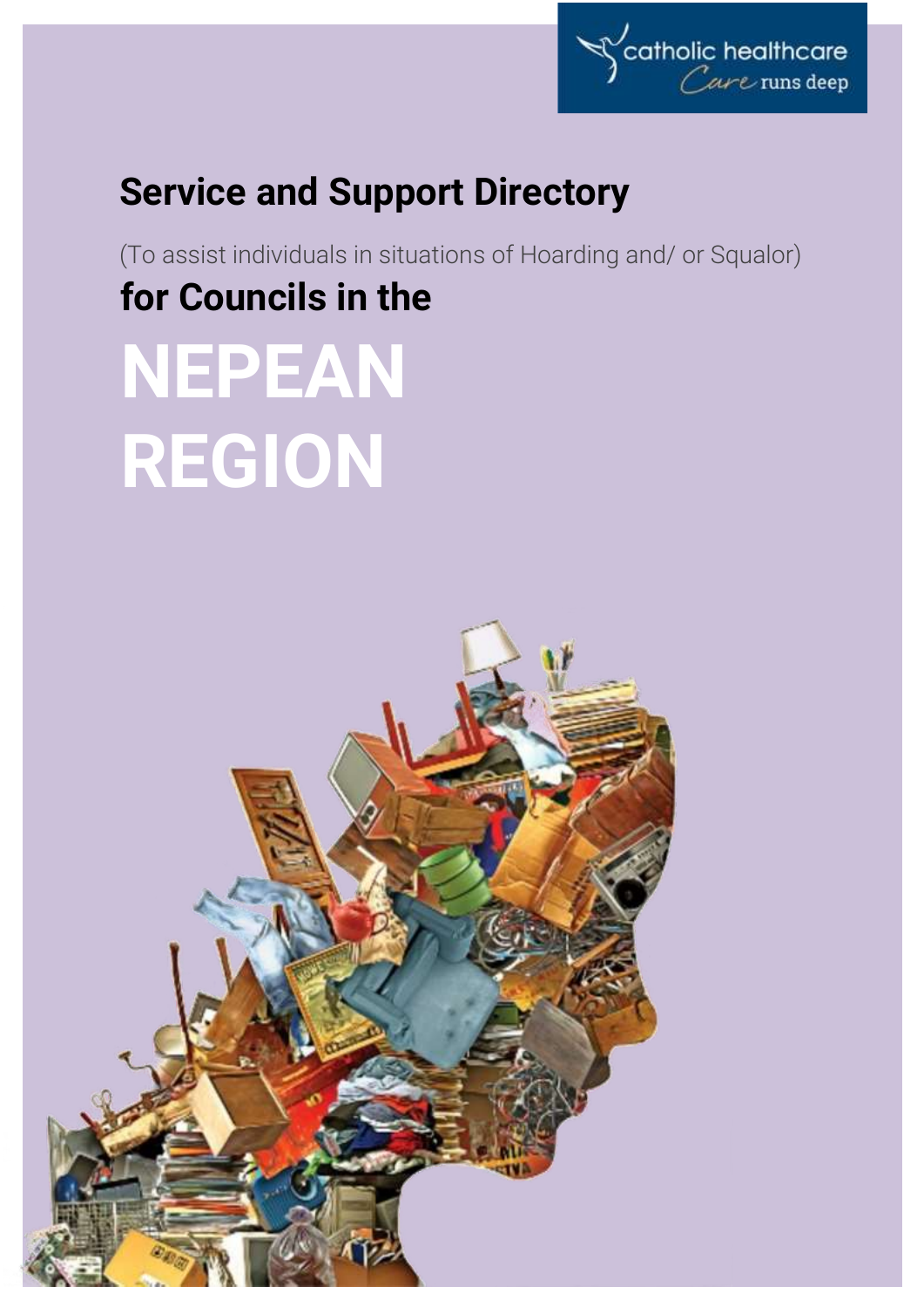

## Councils within the Nepean Region

- [Richmond Valley Council](http://www.richmondvalley.nsw.gov.au/)
- [Hawkesbury City Council](http://www.hawkesbury.nsw.gov.au/)
- [Blue Mountains City Council](http://www.bmcc.nsw.gov.au/)

To assist individuals holistically, comprehensively and provide an opportunity to succeed, a variety of supports are required.

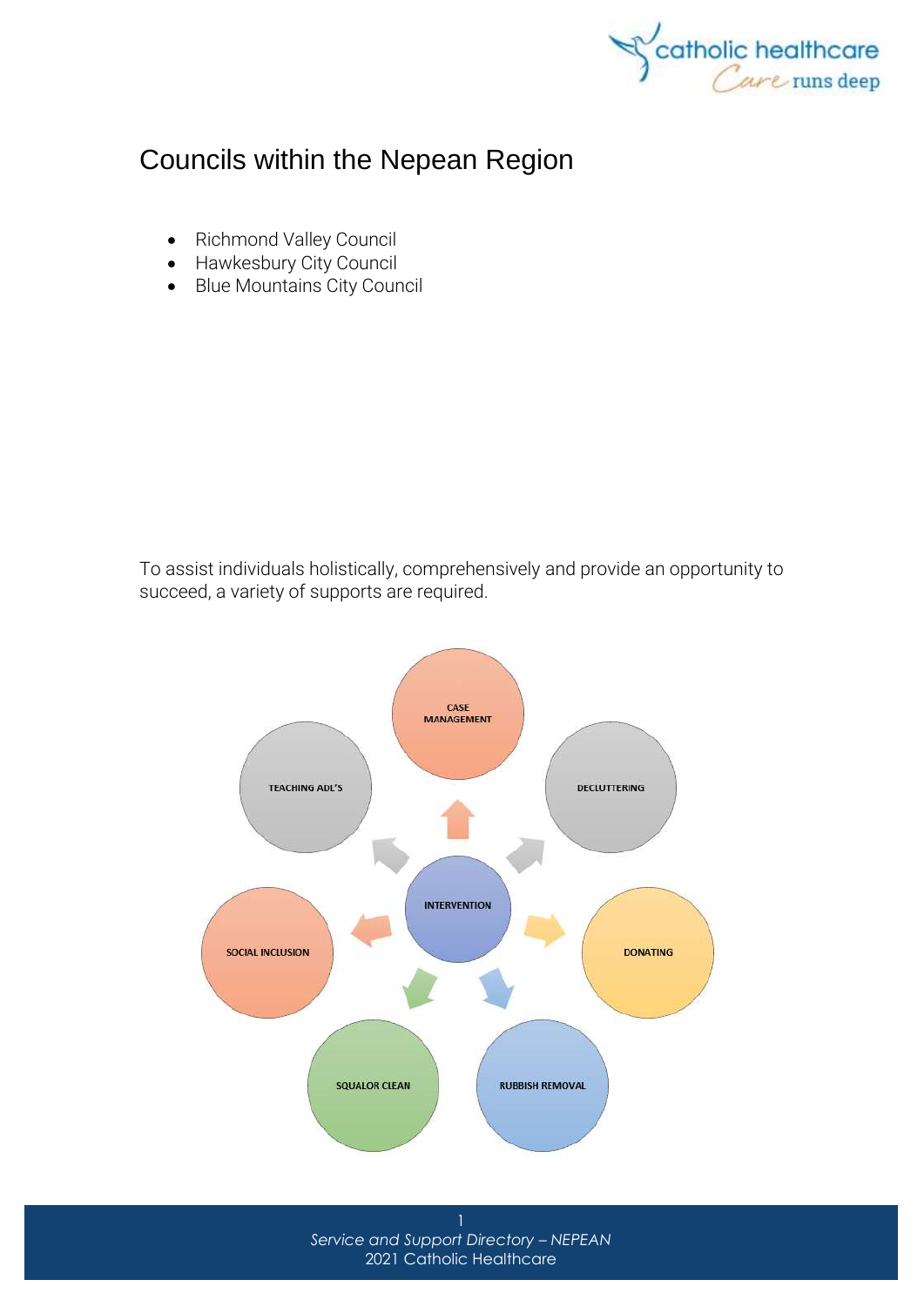

#### Contents:

|                             | 1. Case Management            | page 3  |
|-----------------------------|-------------------------------|---------|
| 2.                          | Decluttering                  | page 4  |
| $\mathcal{B}_{\mathcal{A}}$ | <b>Donation Services</b>      | page 5  |
| 4 <sub>1</sub>              | Rubbish Removal               | page 6  |
| 5.                          | Squalor Clean                 | page 7  |
|                             | 6. Social Inclusion           | page 7  |
|                             | 7. Activities of Daily Living | page 8  |
| 8.                          | Mental Health                 | page 13 |

#### **Acronyms**

| <b>CHSP</b> | Commonwealth Home Support Program    |  |
|-------------|--------------------------------------|--|
| <b>NDIS</b> | National Disability Insurance Scheme |  |
| <b>HCP</b>  | Home Care Packages                   |  |
| <b>MAC</b>  | My Aged Care                         |  |
| <b>ACAT</b> | Aged Care Assessment Team            |  |
| <b>RAS</b>  | <b>Regional Assessment Service</b>   |  |
| <b>ACH</b>  | Assistance with Care and Housing     |  |
| DA          | Domestic Assistance                  |  |
| <b>SS</b>   | Social Support                       |  |
| <b>ADL</b>  | Activities of Daily Living           |  |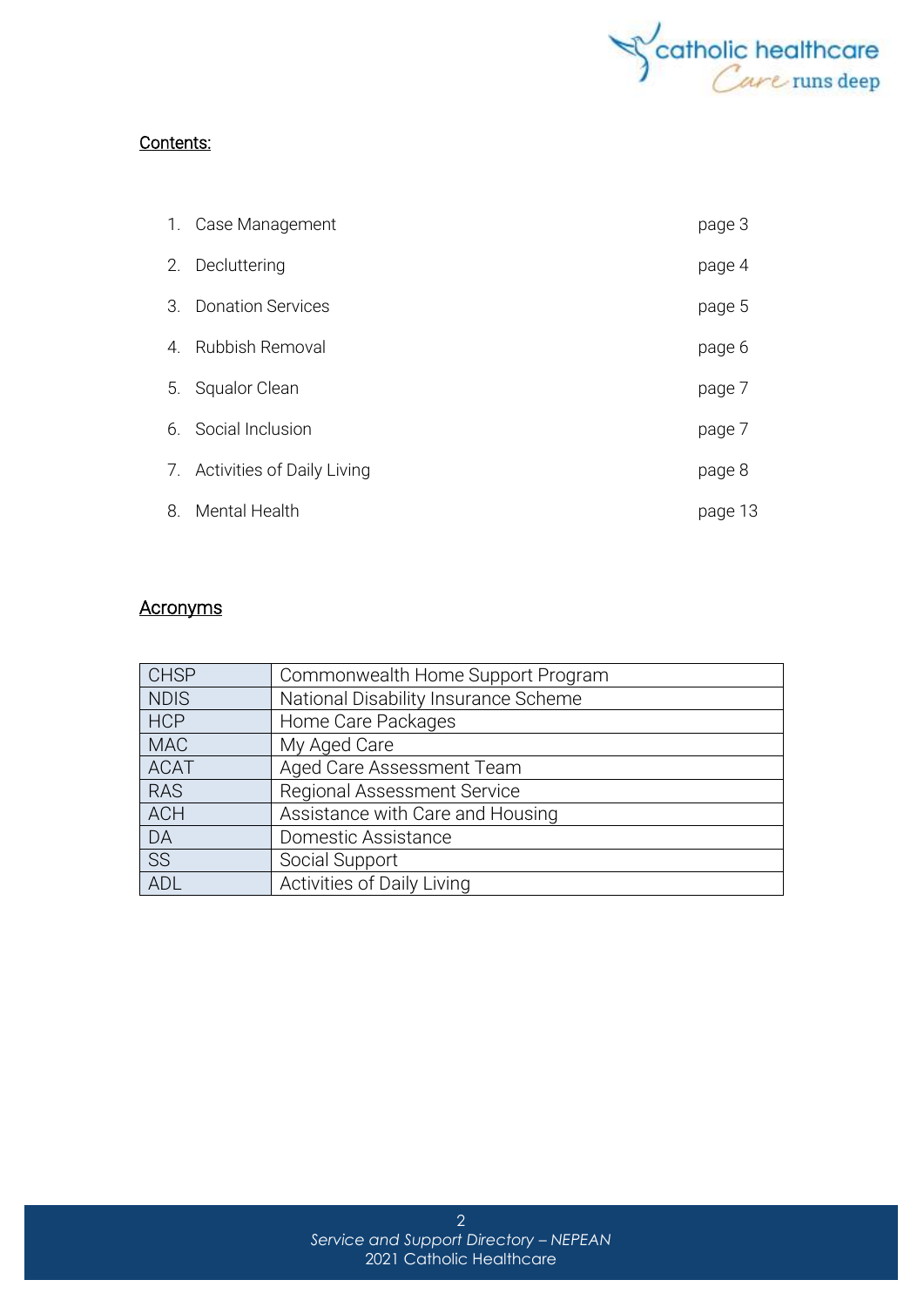

#### CASE MANAGEMENT

• Case management is a collaborative process of assessment, planning, implementation, coordination, facilitation and advocacy for options and services required to meet an individual's holistic (health and human service) needs

| Provider                                                | <b>Support/Assistance</b>                                                                 | <b>Contact Details</b> |
|---------------------------------------------------------|-------------------------------------------------------------------------------------------|------------------------|
| <b>Catholic Healthcare</b>                              | Hoarding and Squalor<br>program<br>HCP provider<br>CHSP funded<br><b>Private Services</b> | 1800 225 474           |
| Uniting                                                 | Case management<br>$\bullet$<br>Disability support                                        | 1800 864 646           |
| Creating Links, Nepean<br><b>Blue Mountains</b>         | Case management<br>$\bullet$<br>HCP provider<br>Private services                          | 47517504               |
| HammondCare,<br>HammondAtHome, Blue<br><b>Mountains</b> | Case management<br>$\bullet$<br>HCP provider<br>Private services                          | 1800 826 166           |
| <b>Blue Mountains Mental</b><br>Health Team, Katoomba   | Case management support                                                                   | 1800 011 511           |
| Thrives Services,<br>Katoomba                           | Case management<br>Housing support                                                        | 4782 1555              |
| Kirinari Community<br>Services, Blue Mountains          | Case management<br>Housing support<br>HCP provider                                        | 1800 200 422           |
| Anglicare, Nepean                                       | Case management<br>CHSP funded<br><b>HCP</b> provider                                     | 47318399               |
| Annecto                                                 | Case management<br>HCP provider                                                           | 1800 200 422           |
| <b>Australian Home Care</b><br><b>Services</b>          | Case management<br>HCP provider<br>CHSP funded                                            | 1300 303 770           |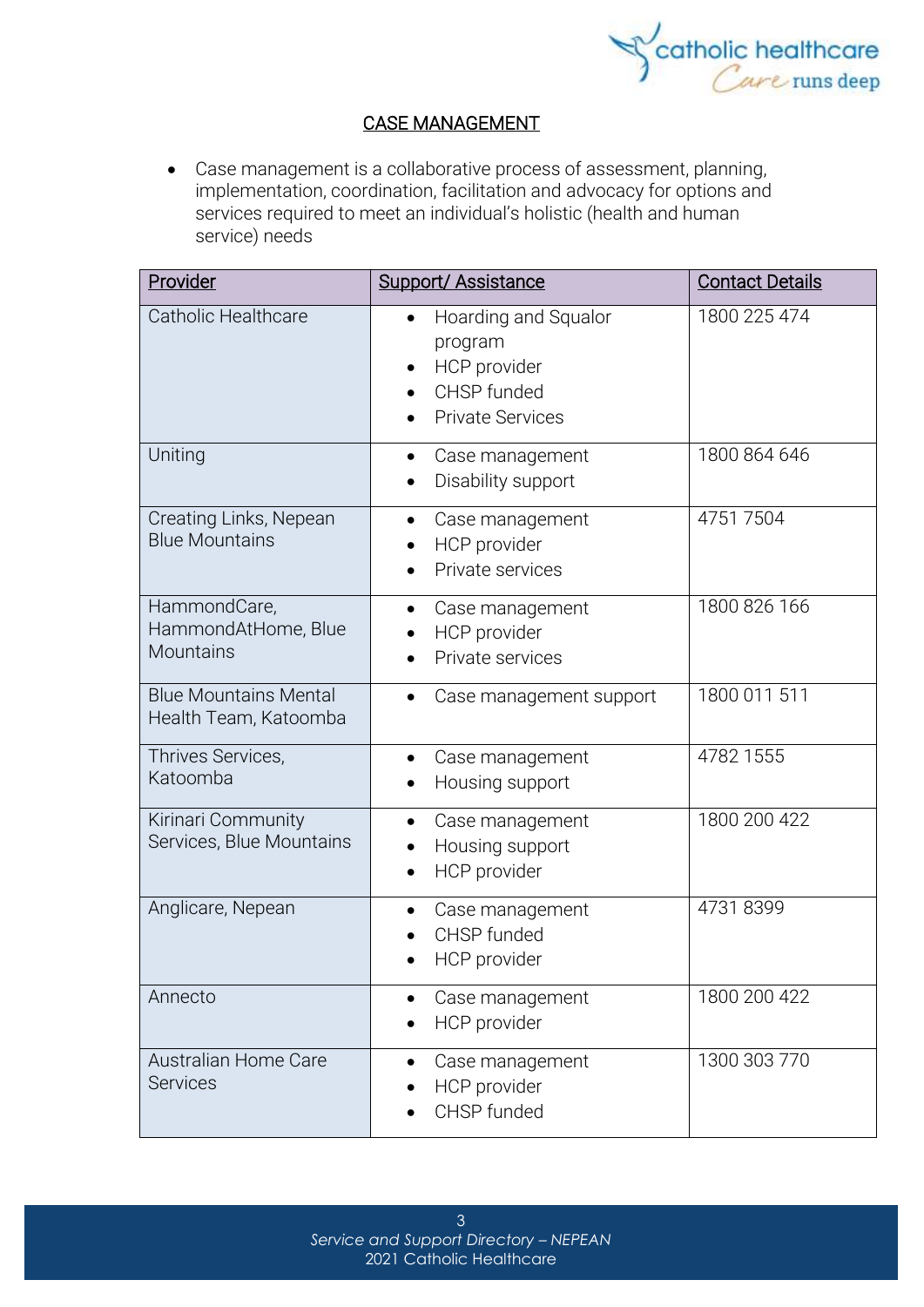

| Adventist Development & | Case Management | 9622 7188) |
|-------------------------|-----------------|------------|
| Relief Agency (ADRA)    |                 |            |
| Community Care          |                 |            |

#### DECLUTTERING:

- To remove clutter from a room, an area, etc
- Working through the process of letting go of items, to be able to use spaces of the home (and around the property) for it's intended purpose

| Provider                                              | Support/Assistance<br>$\bullet$                                                                                                 | Contact details |
|-------------------------------------------------------|---------------------------------------------------------------------------------------------------------------------------------|-----------------|
| <b>Catholic Healthcare</b>                            | Hoarding and Squalor<br>$\bullet$<br>referral<br>HCP provider<br>$\bullet$<br>CHSP funded<br><b>Private Services</b>            | 1800 225 474    |
| Creating Links, Nepean<br><b>Blue Mountains</b>       | Domestic Support<br>$\bullet$<br>NDIS supported provider                                                                        | 4751 7504)      |
| Just Better Care, Nepean                              | Domestic Assistance<br>$\bullet$<br>HCP supported provider                                                                      | 4579 7137)      |
| <b>Baptist Care</b>                                   | Domestic Assistance<br>$\bullet$<br>CHSP funded<br>NDIS supported provider<br>HCP supported provider<br>Private funding options | 1300 275 227    |
| <b>BANC Access, Blue</b><br><b>Mountains District</b> | Domestic Assistance<br>NDIS supported                                                                                           | 4787 5684)      |
| Southern Cross Care,<br>Nepean Blue Mountains         | Domestic Assistance<br>CHSP funded                                                                                              | 1800 200 422)   |
| Australian Unity Home &<br><b>Disability Services</b> | Domestic Assistance<br>$\bullet$<br>Frail elderly and those with<br>disability<br>CHSP funded<br>HCP provider                   | 1300 295 817)   |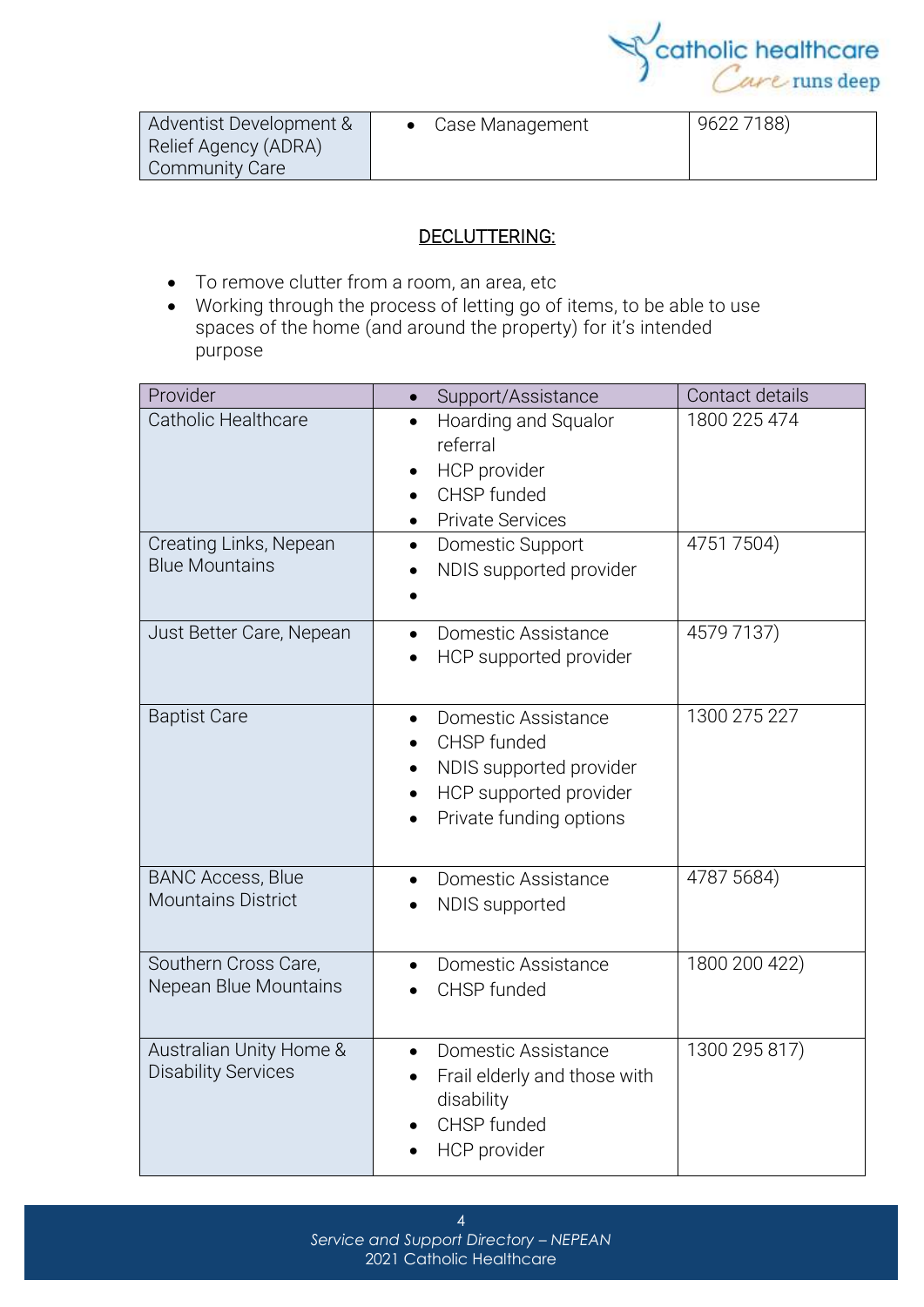

| <b>Mypower Foundations</b>                                 | Domestic Assistance<br>NDIS supported provider                           | 0477 755 908) |
|------------------------------------------------------------|--------------------------------------------------------------------------|---------------|
| Live Well Home Care                                        | Domestic Assistance<br>$\bullet$<br>CHSP funded<br><b>HCP</b> provider   | 0412 247 135) |
| Wendy's Home Care                                          | Domestic Assistance<br>$\bullet$<br>NDIS supported provider<br>$\bullet$ | 4587 5999)    |
| Annecto                                                    | Domestic Assistance<br>HCP provider                                      | 1800 200 422) |
| Our Lady of Consolation<br><b>Aged Care &amp; Services</b> | Domestic assistance<br>HCP provider<br>CHSP funded                       | 9832 5400)    |
| HammondCare,<br>Hammond at Home                            | Domestic assistance<br><b>HCP</b> provider                               | 1800 826 166) |
| Anglicare                                                  | Domestic Assistance<br>CHSP funded<br>HCP provider                       | 1800 200 422) |
| Australian Home Care<br><b>Services</b>                    | Domestic Assistance<br>HCP provider<br>CHSP funded                       | 1300 303 770) |

#### DONATION SERVICES

| Provider                             | Support/Assistance                                               | Contact details |
|--------------------------------------|------------------------------------------------------------------|-----------------|
| The Salvation Army Salvos<br>Connect | • Food hampers<br>Furniture                                      | 1300 371 288    |
|                                      | $\bullet$ Clothing<br>Vouchers<br>• Utility financial assistance |                 |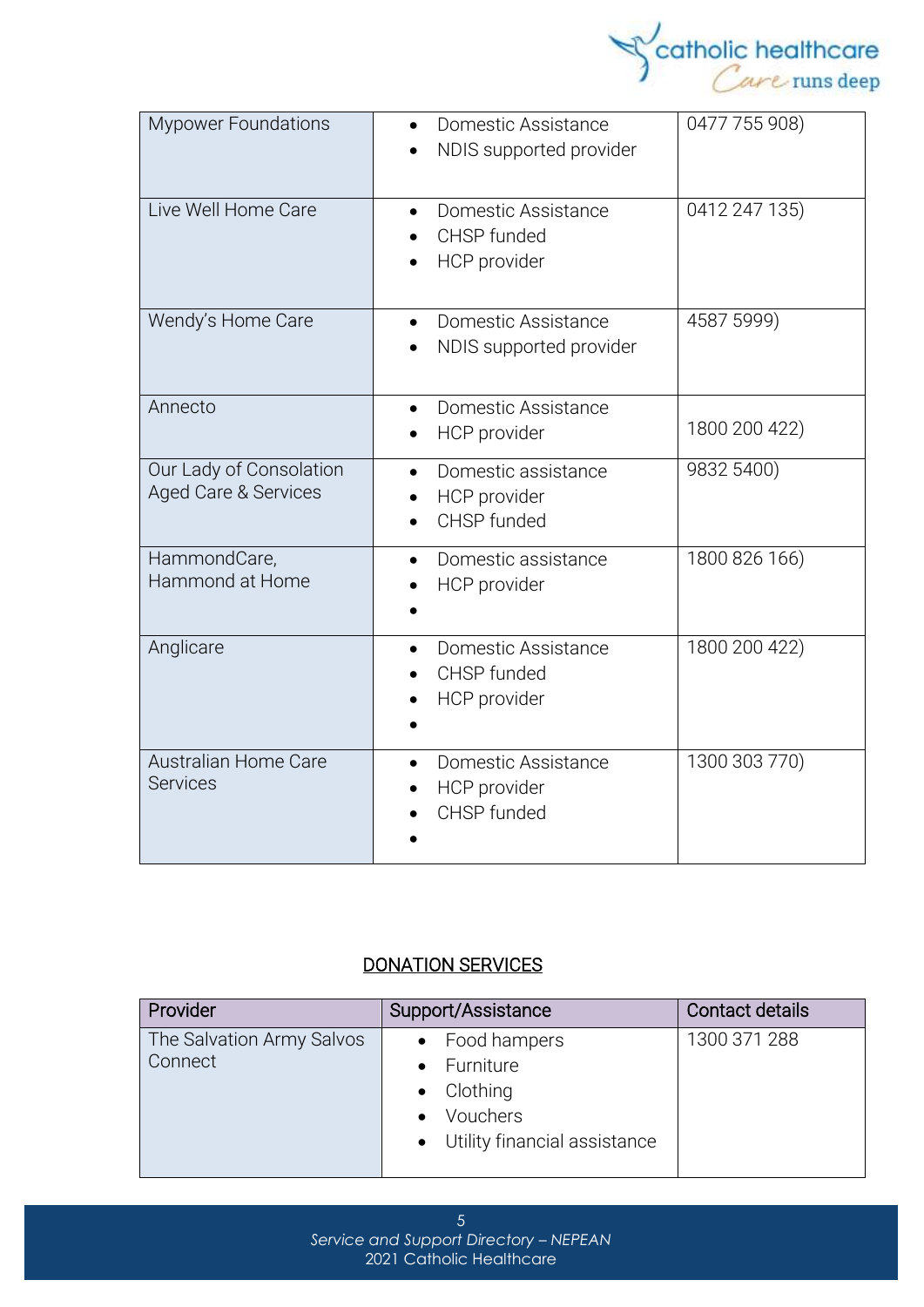

| St Vincent de Paul Centre                         | Food parcels<br>Clothing vouchers<br>Electricity and telephone<br>vouchers          | 4782 2041    |
|---------------------------------------------------|-------------------------------------------------------------------------------------|--------------|
| Metro Assist                                      | Clothing for men                                                                    | 8709 0200    |
| Hawkesbury Helping hands                          | Clothing<br><b>Blankets</b><br>Food parcels<br><b>Toiletries</b><br>Community meals | 4505 1131    |
| <b>Christ Mission Possible</b>                    | Community meals                                                                     | 1300 435 728 |
| Penrith Community Kitchen                         | Community meals<br>info@penrithcommunitykitchen.com.au                              |              |
| <b>Thread Together</b>                            | Clothing                                                                            | 1300 003 789 |
| <b>Bligh Park Community</b><br>Services           | Food vouchers                                                                       | 4572 5898    |
| <b>Strong Nation Community</b><br><b>Services</b> | Food parcels<br>Vouchers<br>Utility bill assistance                                 | 45878091     |

#### RUBBISH REMOVAL:

| Provider                               | <b>Contact Details</b> |
|----------------------------------------|------------------------|
| Polyforn PTY LTD                       | 0404 360 835           |
| <b>Crackers Clearout PTY LTD</b>       | 046748122              |
| Jims Rubbish Removal                   | 131 546                |
| Rob's Rubbish Removal - Skip Bins      | 0400 351 610           |
| Metro Skips - Skip Bins                | 9833 2330              |
| Camel's Bins - Skip Bins               | 9670 2776              |
| Away Today Rubbish Removal             | 0491 181 130           |
| <b>Blue Mountains Rubbish Removals</b> | 0451 874 101           |
| ABC rubbish Removal                    | 1300 264 935           |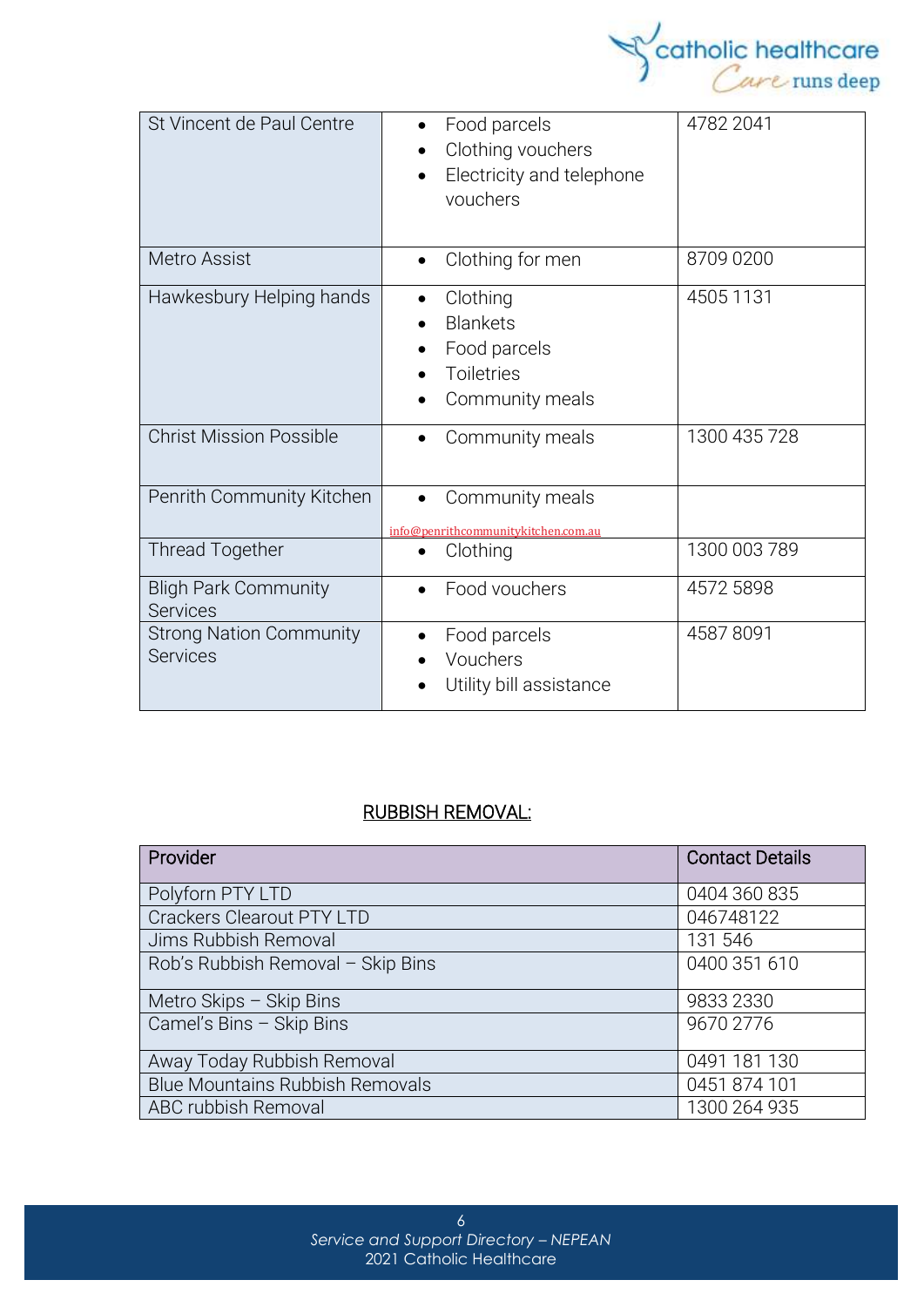

#### SQUALOR CLEAN:

| Provider                               | <b>Contact Details</b> |
|----------------------------------------|------------------------|
| Polyform PTY LTD                       | 0404360835             |
| Forensic Cleaning                      | 0416 225 229           |
| Metro Cleaning and Maintenance         | 0432 568 189           |
| National Trauma & Crime Scene Cleaning | 0488 007 675           |

#### SOCIAL INCLUSION:

• Social [inclusion](https://www.collinsdictionary.com/dictionary/english/inclusion) is the act of making all groups of people within a society [feel](https://www.collinsdictionary.com/dictionary/english/feel) valued and [important.](https://www.collinsdictionary.com/dictionary/english/important)

| Provider                                                   | Support/Assistance                                                                                                    | <b>Contact Details</b> |
|------------------------------------------------------------|-----------------------------------------------------------------------------------------------------------------------|------------------------|
| Anglicare                                                  | Social and Wellness Centre<br>Social outings and events<br>Day programs                                               | 1300 111 278           |
| Little Bay Coast Centre<br>for Seniors                     | Seniors Centre<br>Leisure, health and learning<br>activities<br>Walking groups<br>$\bullet$                           | 9311 4886              |
| Our Lady of Consolation<br>Aged Care & Services            | Recreational groups<br>$\bullet$<br>Home visits<br>Social outings<br><b>HCP</b> providers<br>$\bullet$<br>CHSP funded | 1800 200 422           |
| Uniting                                                    | Healthy Living for seniors'<br>$\bullet$<br>program<br>Social group activities<br>Exercise programs                   | 1800 864 846           |
| Belong Blue Mountains,<br>Katoomba<br>Neighbourhood Centre | Social and recreational<br>programs for those<br>recovering from a mental<br>health issue                             | 4787 5684              |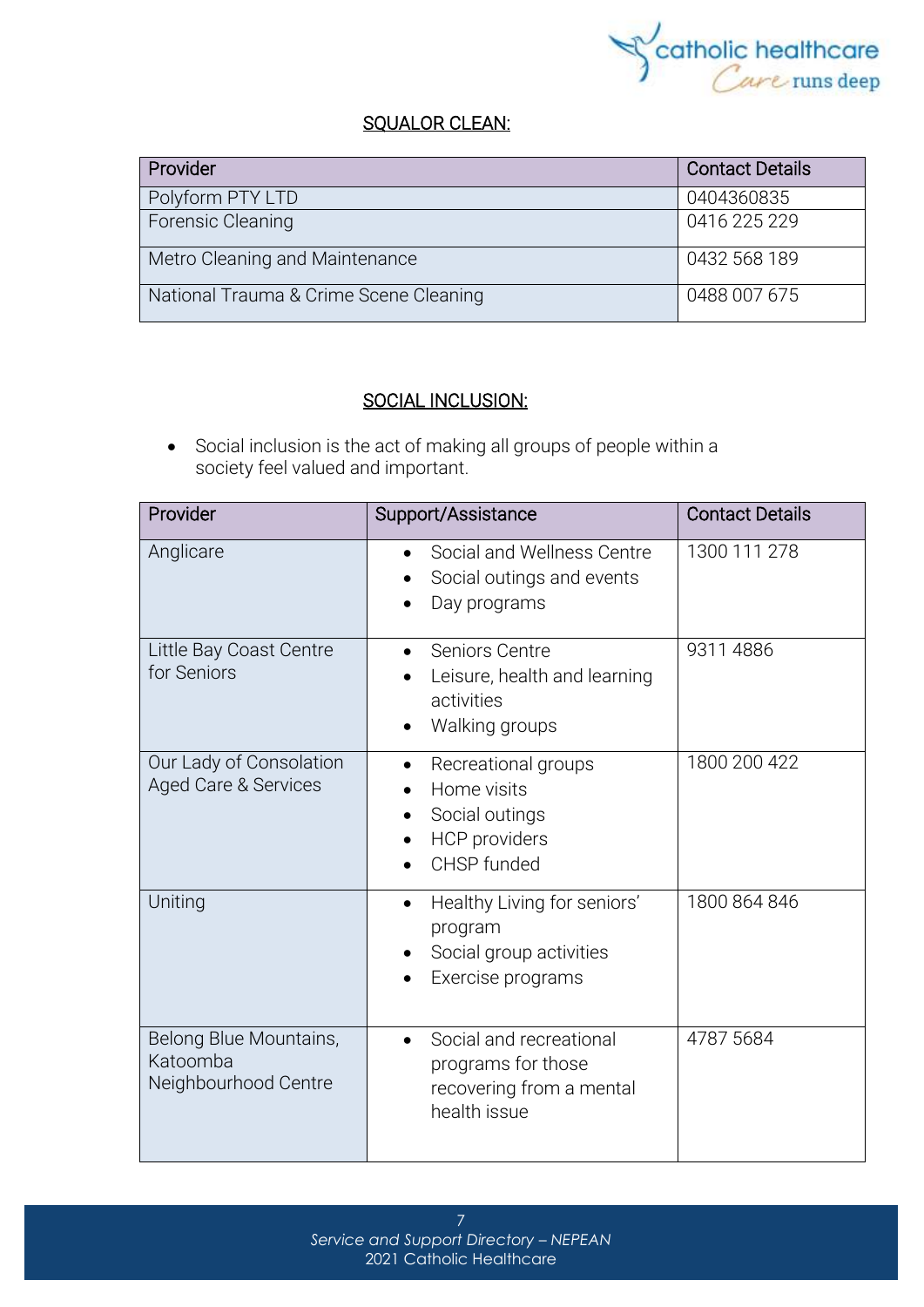

| <b>Belong Blue Mountains</b>                                            | Home visiting service<br>CHSP funded                                                                           | 4782 1117 |
|-------------------------------------------------------------------------|----------------------------------------------------------------------------------------------------------------|-----------|
| Belong Blue Mountains,<br>Community Café                                | Weekly group morning tea<br>CHSP funded                                                                        | 4759 2592 |
| Springwood<br>Neighbourhood Centre<br>Co-operative                      | Support groups<br>Art programs<br>Regular morning tea's                                                        | 4751 3033 |
| <b>Blue Mountains</b><br>Aboriginal Culture &<br>Resource Centre (ACRC) | Social support groups<br>Home visits<br>Cultural programs and<br>activities<br>Group outings<br>Elders lunches | 4782 6569 |

#### ACTIVITIES OF DAILY LIVING (ADL's)

• Activities of daily living (ADLs), as the name implies, are activities necessary for maintaining an independent lifestyle with a high quality of life.

| Functional           | To move about freely and safely.                                                                                                                                                                                |
|----------------------|-----------------------------------------------------------------------------------------------------------------------------------------------------------------------------------------------------------------|
| mobility:            |                                                                                                                                                                                                                 |
| Feeding              | To feed oneself                                                                                                                                                                                                 |
| Personal hygiene:    | To manage aspects of personal hygiene, such as bathing,<br>grooming, dressing, and brushing teeth.                                                                                                              |
| Home<br>maintenance: | To manage tasks around the home such as taking out the<br>rubbish, cleaning the kitchen, cleaning the bathroom,<br>vacuuming/mopping, making sure food in the fridge and pantry is<br>current, watering plants. |

### What are the activities of daily living*?*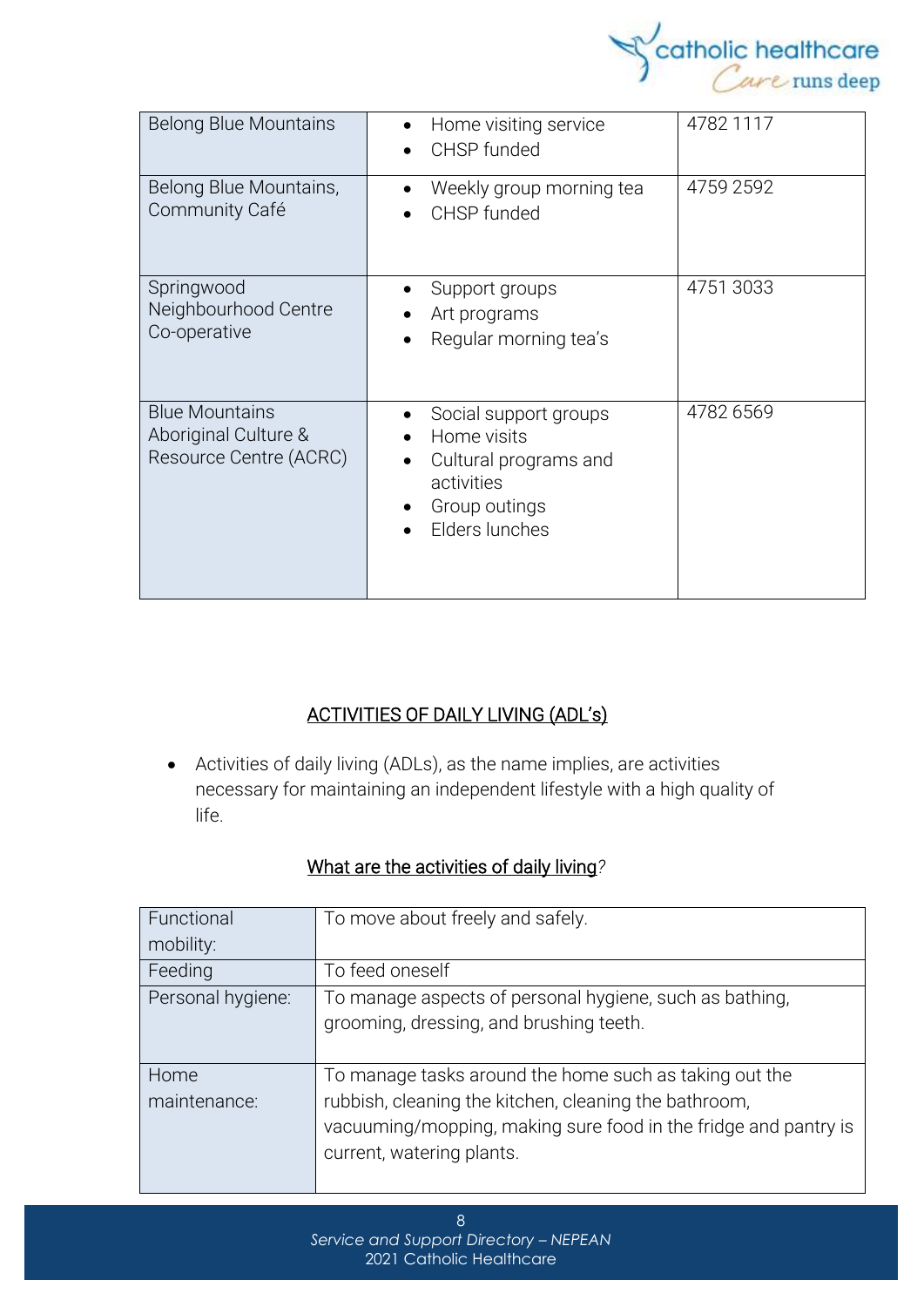

| Managing<br>medications:                | assistance may be required in getting prescriptions, keeping<br>medications up to date and taking medications on time and in the<br>right dosages. |
|-----------------------------------------|----------------------------------------------------------------------------------------------------------------------------------------------------|
| Managing                                | managing assistance with bank balances, cheque books and                                                                                           |
| finances:                               | paying bills on time                                                                                                                               |
| Communicating                           | managing the household's phone and mail, making the home                                                                                           |
| with others:                            | hospitable and welcome for visitors.                                                                                                               |
| Companionship<br>and mental<br>support: | this is important as it reflects on the help that may be needed to<br>keep a person in a positive frame of mind.                                   |
| Safety procedure                        | in the event of an emergency, a well-planned emergency                                                                                             |
| and emergency                           | procedure should be designed; as well as emergency contacts                                                                                        |
| responses:                              | known in case of any events.                                                                                                                       |

#### *How can the teaching of ADL's be done through regular support services?*

| Functional mobility: | Identifying if the individual can navigate their hallways free of<br>clutter and get assistive devices such as walkers through<br>doorways; a few changes might be necessary such as<br>doorway modifications and ramps; removing floor runners<br>and rugs helps eliminate potential tripping hazards. |
|----------------------|---------------------------------------------------------------------------------------------------------------------------------------------------------------------------------------------------------------------------------------------------------------------------------------------------------|
|                      | Assisting a client to develop and implement a personal<br>organizing plan, including categories for discarded items.<br>Include a list of tasks and a plan for where to keep objects<br>and papers. Preparation includes assembling materials<br>needed for filing and storing items.                   |
|                      | Take a photo of the area before starting the declutter. Ask<br>yourself questions about each item, such as 'Have I used<br>this in the last year? Is this something to give away or trash?'<br>Refer to your photo and celebrate your victories.                                                        |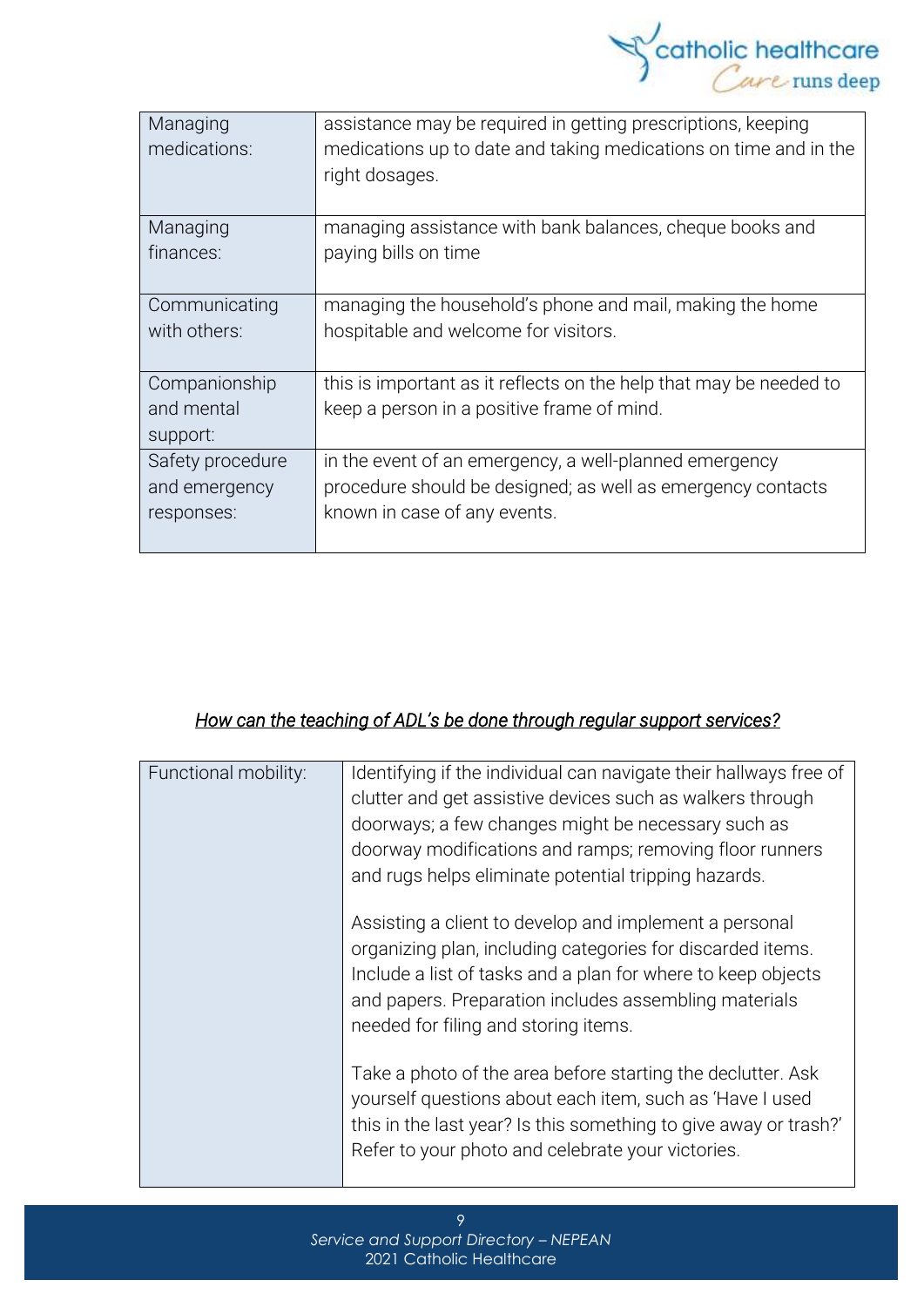|                   | catholic healthcare                                                                                                                                                                                                                                                                                                                                                                                                                                                                                                                                      |
|-------------------|----------------------------------------------------------------------------------------------------------------------------------------------------------------------------------------------------------------------------------------------------------------------------------------------------------------------------------------------------------------------------------------------------------------------------------------------------------------------------------------------------------------------------------------------------------|
|                   | Break big tasks into smaller tasks (bathroom-> 1 drawer)                                                                                                                                                                                                                                                                                                                                                                                                                                                                                                 |
|                   | Set a calendar to follow and start with small time increments<br>(10-15 minutes); limit any distractions (phone, TV, radio);<br>take a break when your timer goes off and then repeat while<br>increasing the amount of time                                                                                                                                                                                                                                                                                                                             |
|                   | Know your options by locating a recycling centre, donation<br>locations, donation centres that will pick items up, rubbish<br>removal days                                                                                                                                                                                                                                                                                                                                                                                                               |
| Feeding:          | Meal preparation and clean-up. Services that offer DA can<br>support a person in preparing and enjoying their meals.<br>Whether they have dietary needs, need inspiration with meal<br>plans, or would just like help with their cooking and clean-up.<br>Social support is also provided for those who would like<br>support during grocery shopping, unpacking of groceries,<br>and company while cooking something. This is important for<br>seniors to ensure they are receiving the appropriate nutrients<br>to support their health all wellbeing. |
|                   | Meals on Wheels is an option for those who are unable to<br>prepare their own meals. The organisation specializes in<br>meal delivery for people aged over 65, as well as CHSP<br>clients, HCP clients, NDIS clients and full fee-paying clients.                                                                                                                                                                                                                                                                                                        |
|                   | Kindly reminding clients of food safety and cross<br>contamination; and how their health can be affected if cross<br>contamination of certain foods occur.                                                                                                                                                                                                                                                                                                                                                                                               |
| Personal Hygiene: | Services may include oral care, toileting, grooming,<br>showering, dressing, and undressing, and general mobility. A<br>care worker may be able to assist with personal care needs<br>with complete respect for a person's privacy and dignity.                                                                                                                                                                                                                                                                                                          |
|                   | Assistance can include getting in and out of bed, managing<br>continence and providing assistance using continence aids<br>and appliances.                                                                                                                                                                                                                                                                                                                                                                                                               |
|                   | Providing easier clothing/shoes for the individual to wear if<br>you notice it has become increasingly difficult for them to                                                                                                                                                                                                                                                                                                                                                                                                                             |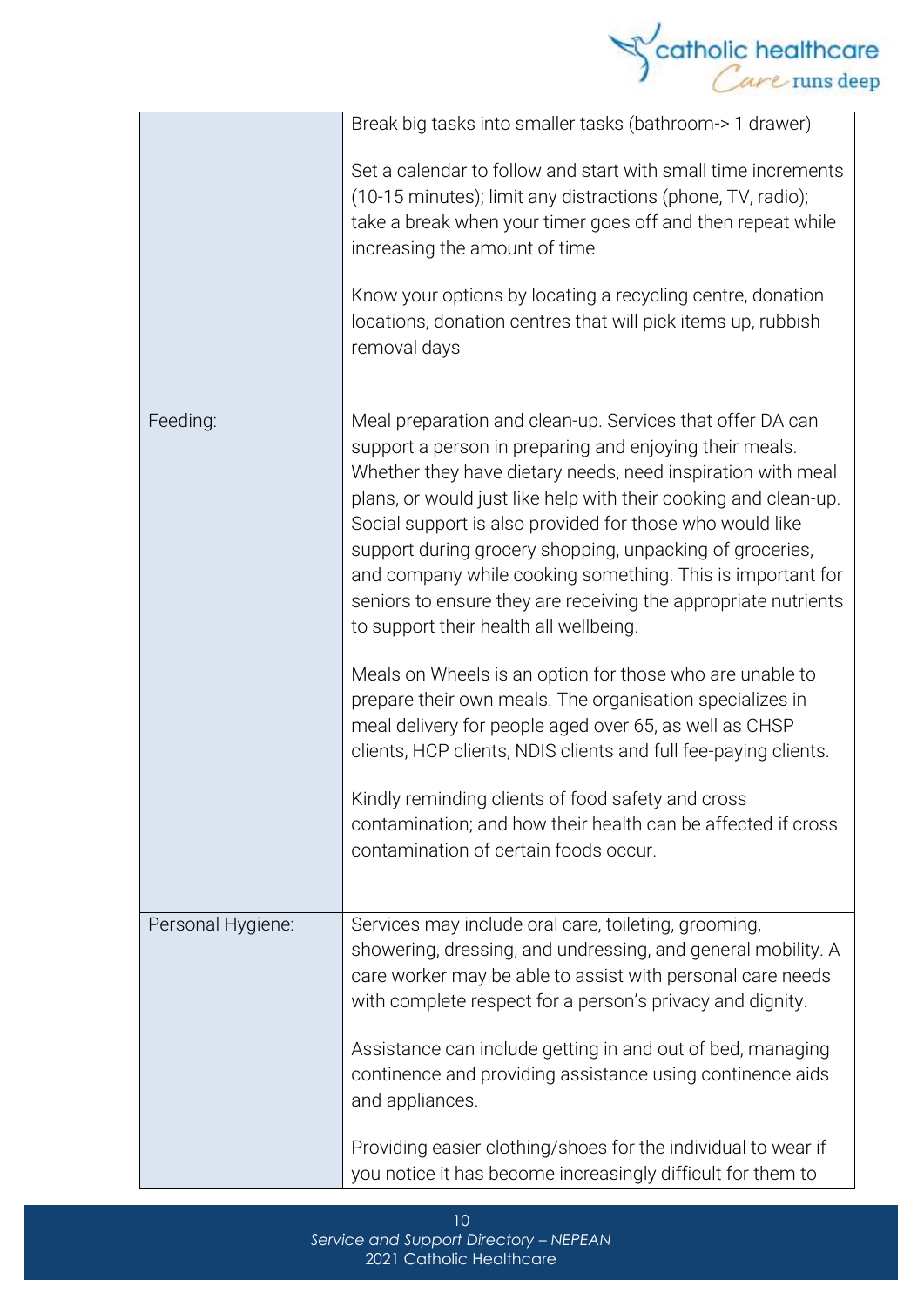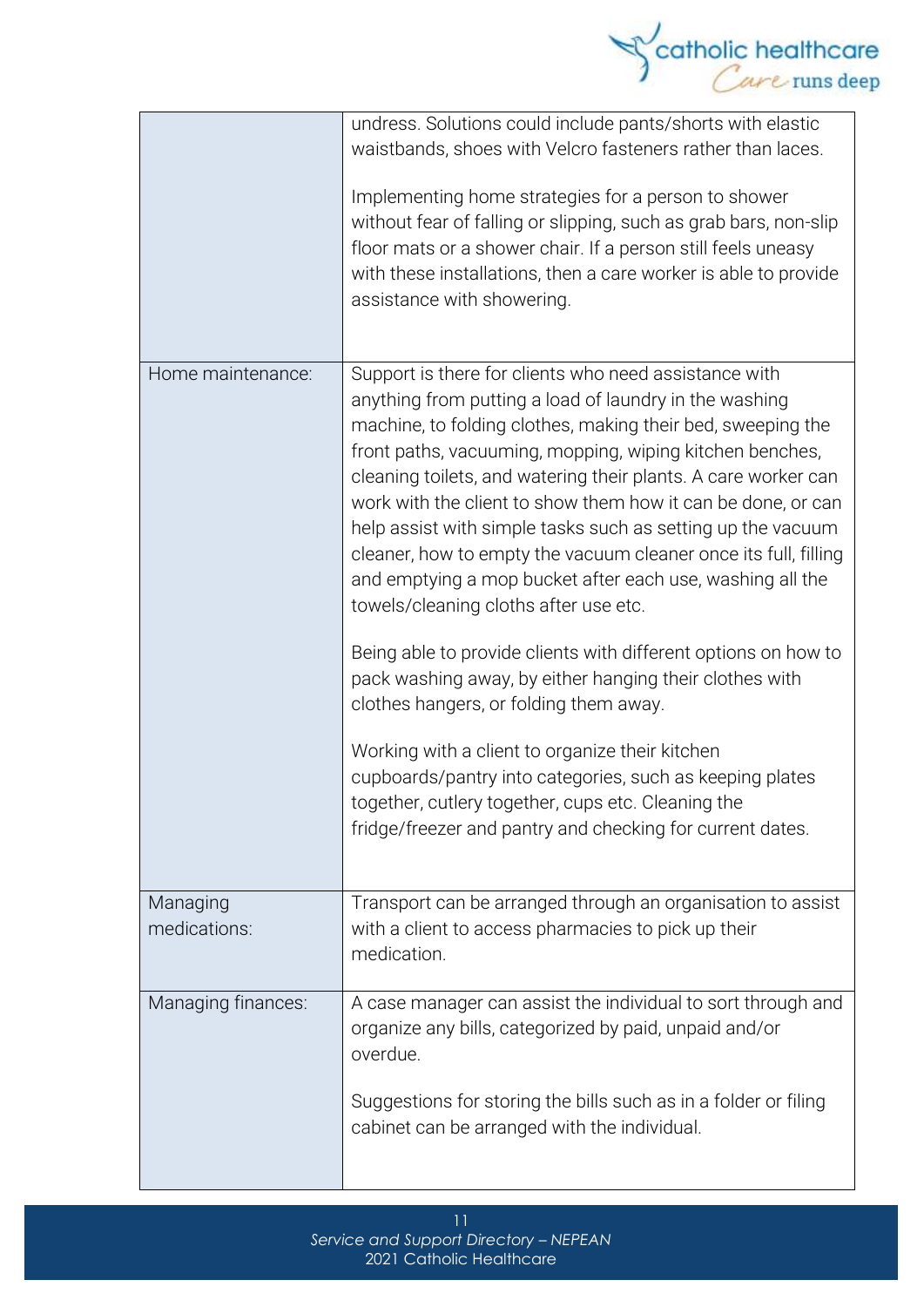

| Communicating with<br>others:               | Communication is fundamental to human interaction. Care<br>workers can assist individuals in managing their calendar<br>and appointments, and sharing family updates by post,<br>technology or replying to messages<br>Keeping a large calendar with clearly marked dates and<br>appointment times can create a greater sense of control and<br>order.<br>Teaching an individual how to use technology such as zoom<br>and searching internet links and YouTube videos |  |
|---------------------------------------------|------------------------------------------------------------------------------------------------------------------------------------------------------------------------------------------------------------------------------------------------------------------------------------------------------------------------------------------------------------------------------------------------------------------------------------------------------------------------|--|
|                                             |                                                                                                                                                                                                                                                                                                                                                                                                                                                                        |  |
| Companionship and<br>mental health support: | Communication impairment can alienate people from their<br>regular activities, and relationships can lead to withdrawal,<br>isolation, and depression.                                                                                                                                                                                                                                                                                                                 |  |
|                                             | Care plans can be created with individuals to support their<br>social interaction and communication. It is important to<br>understand why a person is experiencing difficulty in<br>communicating and try and lessen the effects.                                                                                                                                                                                                                                      |  |
|                                             | This could include finding out what a person's interests are<br>and linking them to social groups within the community.                                                                                                                                                                                                                                                                                                                                                |  |
|                                             | Suggesting ways for a person to express their feelings, such<br>as drawing or keeping journal entries, or meditating as a<br>form of stress relief.                                                                                                                                                                                                                                                                                                                    |  |
| Safety procedure and                        | Fitting medical alert systems in case of emergency when                                                                                                                                                                                                                                                                                                                                                                                                                |  |
| emergency responses:                        | there is a communication barrier                                                                                                                                                                                                                                                                                                                                                                                                                                       |  |
|                                             | Hearing impaired phones and hearing aids can help a person<br>remain independent while ensuring their safety is protected.                                                                                                                                                                                                                                                                                                                                             |  |
|                                             | Going through a fire escape route with an individual so they<br>become familiar of it in case of emergency. If an individual<br>has a lot of items in the home, working with the individual to<br>ensure their safety is the top priority is extremely important.<br>Devising a plan with the individual to create clear pathways<br>so there is a clutter free entry and exit in the home would be<br>recommended.                                                    |  |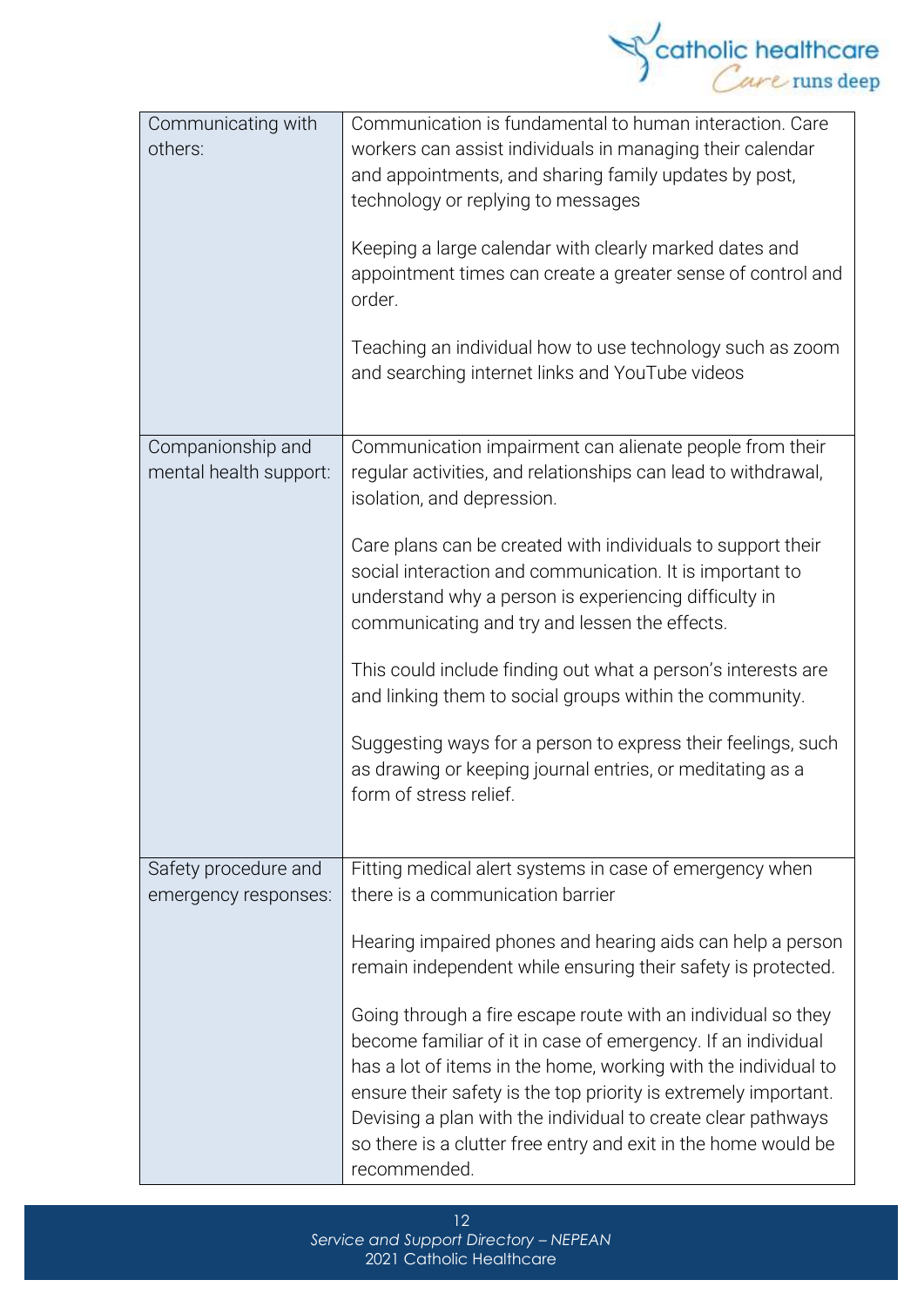

#### Mental Health Care Plan

#### What is it?

A mental health care plan is a support plan for someone who is going through mental health issues. If a doctor agrees that you need additional support, you and the doctor will make the plan together.

#### A mental health care plan might include:

- A referral to an expert, like a psychologist
- The types of mental health care that can support you
- Other strategies to improve and maintain your mental health

If you have a mental health care plan, the Government will pay some or all of the cost of up to ten sessions with a mental health expert in a year. You can get that through the [Medicare](https://headspace.org.au/blog/how-to-get-a-medicare-card-old/) rebate.

#### Who do I contact for a Mental Health Care Plan?

This needs to be done by your GP (general practitioner). When you book an appointment with your doctor tell them you want to talk about a mental health care plan.

Then, at the appointment, talk to your doctor about what's been going on. It helps to be as open and honest as possible. Your doctor might ask you to fill out a questionnaire about how you've been feeling to work out the best support for you. Your doctor will then refer you to a psychologist that they know of, or you can find your own.

#### Types of support you may be able to get include:

- One on one sessions with a psychologist
- Group psychologist sessions
- Sessions with a social worker or another allied health practitioner

Extra support can empower you to make big changes to how you feel and cope. Speaking to someone can give you the opportunity to find strategies to work through your concerns and manage them better (Headspace, 2018).